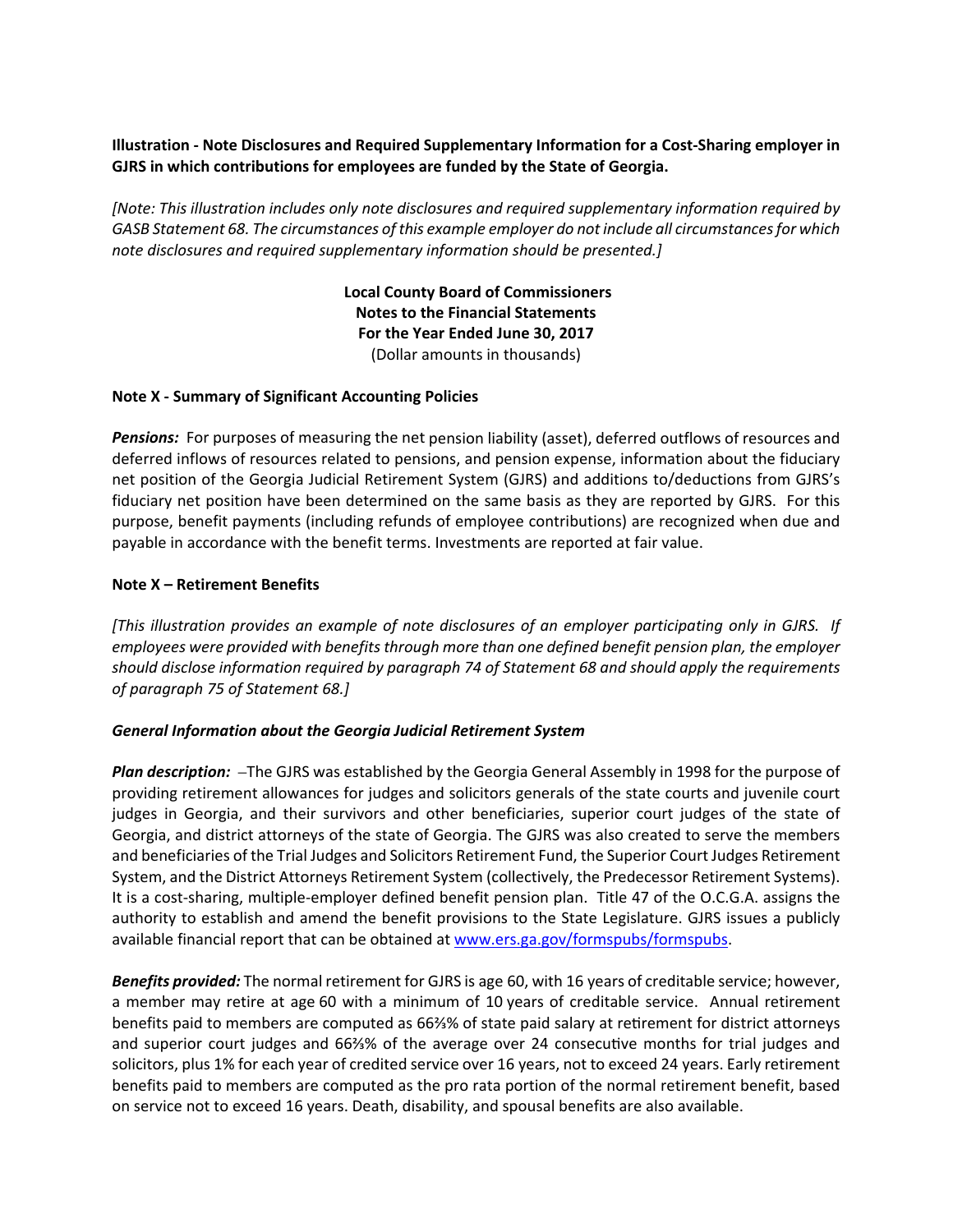*Contributions*: Pursuant to O.C.G.A. 47‐23‐81 the employer contributions for state court judges and solicitors are funded by the State of Georgia on behalf of the local county employers and pursuant to O.C.G.A. 47‐23‐82 the employer contributions for juvenile court judges are funded by the State on behalf of local county employers.

## *Pension Liabilities (Asset) and Pension Expense*

At June 30, 2017, the Board did not have a liability (asset) for a proportionate share of the net pension liability (asset) because of the related State of Georgia support. The amount of the State's proportionate share of net pension liability (asset) associated with the Board is as follows:

State of Georgia's proportionate share of the Net Pension Liability (Asset) associated with the Board  $\frac{\text{S}}{\text{S}}$  (XX,XXX)

For the year ended June 30, 2017, the Board recognized pension expense of \$(X,XXX) and revenue of \$(X,XXX) for support provided by the State of Georgia.

*Actuarial assumptions:* The total pension liability as of June 30, 2016 was determined by an actuarial valuation as of June 30, 2015 using the following actuarial assumptions, applied to all periods included in the measurement:

| Inflation                 | 2.75%                                          |
|---------------------------|------------------------------------------------|
| Salary increases          | 4.50%, including inflation                     |
| Investment rate of return | 7.50%, net of pension plan investment expense, |
|                           | including inflation                            |

Mortality rates were based on the RP‐2000 Combined Mortality Table projected to 2025 with projection scale BB and set forward 2 years for both males and females for the period after retirement and for dependent beneficiaries. For the period after disability retirement, the RP‐2000 Disabled Mortality Table projected to 2025 with projection scale BB and set back 7 years for males and set forward 3 years for females is used. Rates of mortality in active service were based on the RP‐2000 Employee Mortality Table projected to 2025 with projection scale BB.

The actuarial assumptions used in the June 30, 2015 valuation were based on the results of an actuarial experience study for the period July 1, 2009 – June 30, 2014.

The long‐term expected rate of return on pension plan investments was determined using a log‐normal distribution analysis in which best‐estimate ranges of expected future real rates of return (expected nominal returns, net of pension plan investment expense and the assumed rate of inflation) are developed for each major asset class. These ranges are combined to produce the long-term expected rate of return by weighting the expected future real rates of return by the target asset allocation percentage and by adding expected inflation. The target allocation and best estimates of arithmetic real rates of return for each major asset class are summarized in the following table: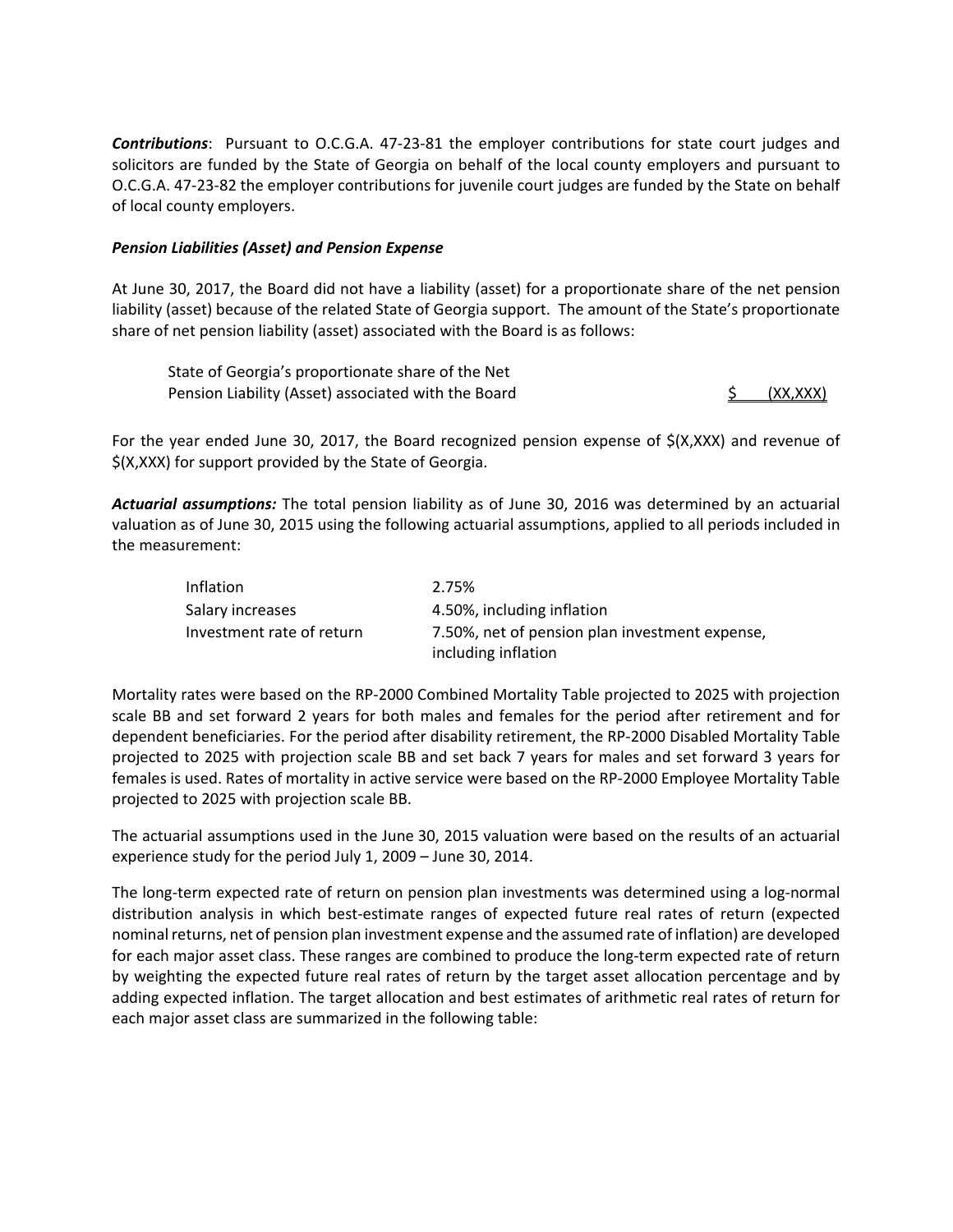| <b>Asset class</b>                      | <b>Target</b><br>allocation | Long-term<br>expected real<br>rate of return* |
|-----------------------------------------|-----------------------------|-----------------------------------------------|
| Fixed income                            | 30.00%                      | $(0.50)$ %                                    |
| Domestic large equities                 | 37.20                       | 9.00                                          |
| Domestic mid equities                   | 3.40                        | 12.00                                         |
| Domestic small equities                 | 1.40                        | 13.50                                         |
| International developed market equities | 17.80                       | 8.00                                          |
| International emerging market equities  | 5.20                        | 12.00                                         |
| Alternatives                            | 5.00                        | 10.50                                         |
| Total                                   | 100.00%                     |                                               |

\* Rates shown are net of the 2.75% assumed rate of inflation

*Discount rate:* The discount rate used to measure the total pension liability was 7.50 %. The projection of cash flows used to determine the discount rate assumed that plan member contributions will be made at the current contribution rate and that employer and State of Georgia contributions will be made at rates equal to the difference between actuarially determined contribution rates and the member rate. Based on those assumptions, the pension plan's fiduciary net position was projected to be available to make all projected future benefit payments of current plan members. Therefore, the long-term expected rate of return on pension plan investments was applied to all periods of projected benefit payments to determine the total pension liability.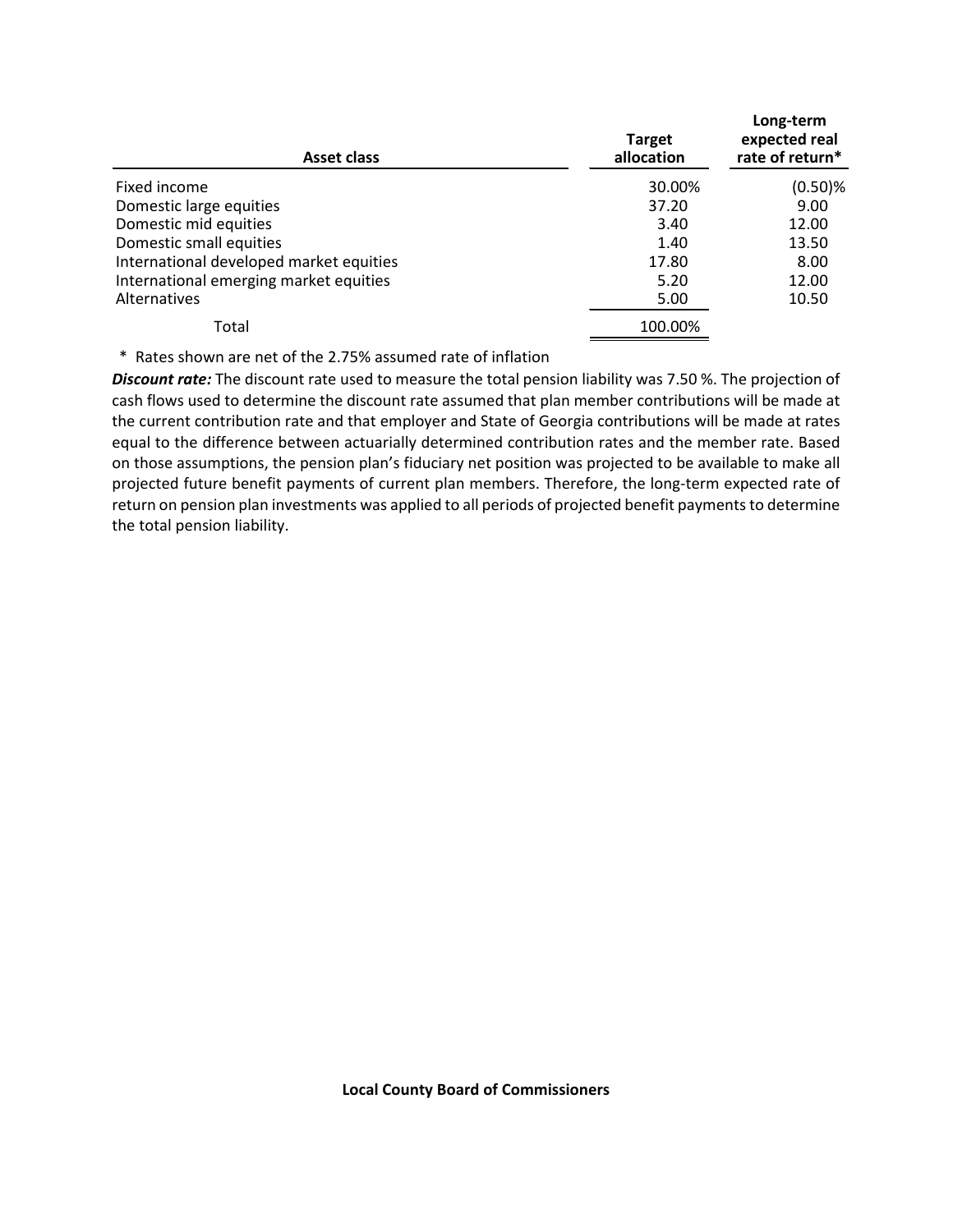# **Required Supplementary Information Schedule of Proportionate Share of the Net Pension Liability Georgia Judicial Retirement System For the Year Ended June 30** (Dollar amounts in thousands)

|                                                                                                             | 2017         | 2016    | 2015    |
|-------------------------------------------------------------------------------------------------------------|--------------|---------|---------|
| Board's proportion of the net pension liability                                                             | X.XXX%       | X.XXX%  | X.XXX%  |
|                                                                                                             |              |         |         |
| Board's proportionate share of the net pension liability                                                    | \$<br>XX,XXX | XX,XXX  | XX, XXX |
| State of Georgia's proportionate share of the net pension<br>liability associated with the Board            | XX,XXX       | XX,XXX  | XX,XXX  |
| Total                                                                                                       | \$<br>XX,XXX | XX, XXX | XX,XXX  |
| Board's covered-employee payroll                                                                            | \$<br>XX,XXX | XX,XXX  | XX,XXX  |
| Board's proportionate share of the net pension liability as<br>a percentage of its covered-employee payroll | N/A          | N/A     | N/A     |
| Plan fiduciary net position as a percentage of the total<br>pension liability                               | 109.32%      | 113.38% | 114.37% |

Note: Schedule is intended to show information for the last 10 fiscal years. Additional years will be *displayed as they become available.*